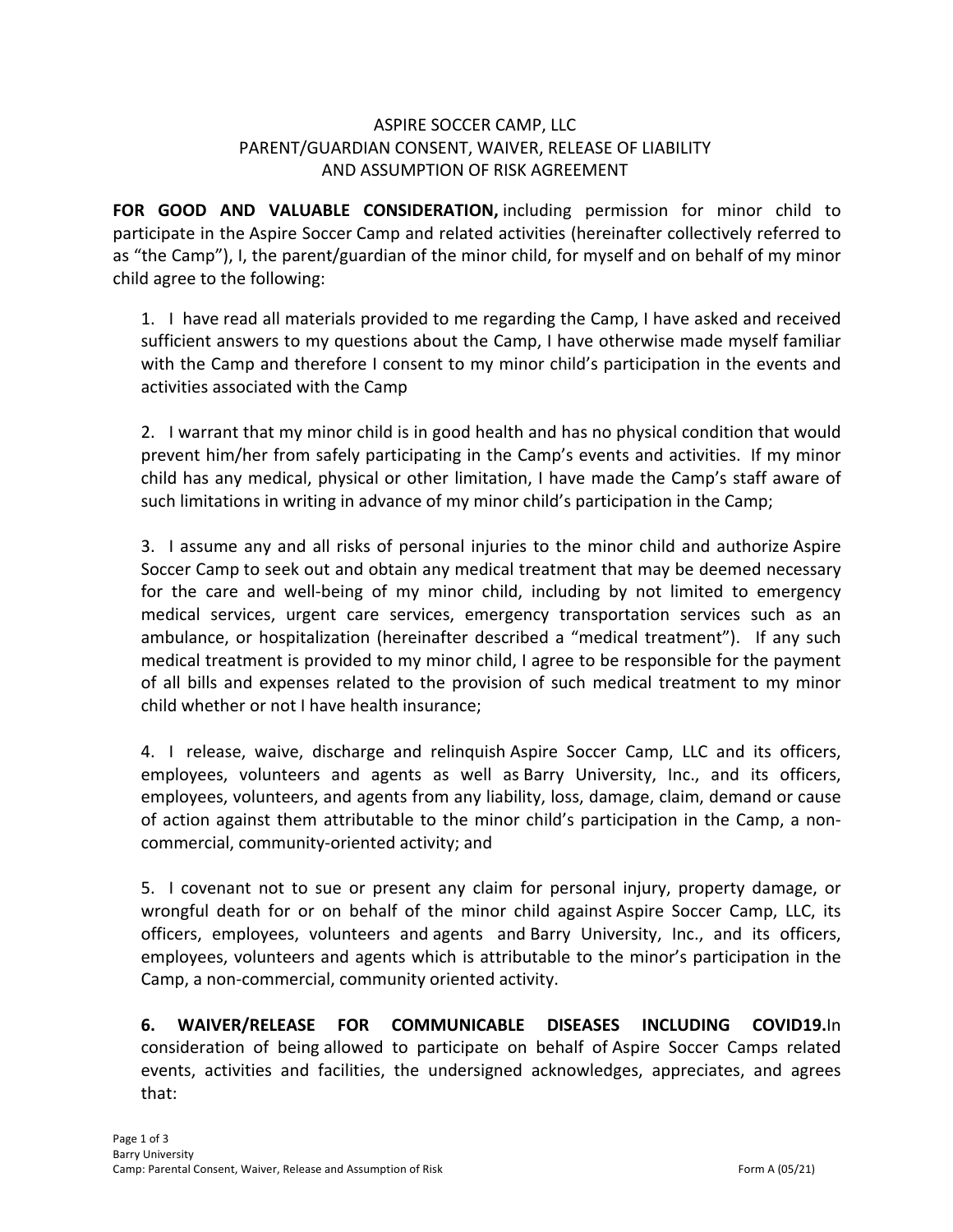- a) Participation includes possible exposure to and illness from infectious diseases including but not limited to MRSA, influenza, and COVID-19. While particular rules and personal discipline may reduce this risk, the risk of serious illness and death does exist; and,
- b) I KNOWINGLY AND FREELY ASSUME ALL SUCH RISKS, both known and unknown, EVEN IF ARISING FROM THE NEGLIGENCE OF THE RELEASEES or others, and assume full responsibility for my participation; and,
- $c)$  I willingly agree to comply with the stated and customary terms and conditions for participation as regards protection against infectious diseases. If, however, I observe any unusual or significant hazard during my presence or participation, I will remove myself from participation and bring such hazard to the attention of the nearest Aspire Soccer Camp representative immediately; and,
- d) I, for myself and on behalf of my heirs, assigns, personal representatives and next of kin, HEREBY RELEASE AND HOLD HARMLESS Aspire Soccer Camps and Barry University and their officers, officials, agents, and/or employees, other participants, sponsoring agencies, sponsors, advertisers, and if applicable, owners and lessors of premises used to conduct the event ("RELEASEES"), WITH RESPECT TO ANY AND ALL ILLNESS, DISABILITY, DEATH, or loss or damage to person or property, WHETHER ARISING FROM THE NEGLIGENCE OF RELEASEES OR OTHERWISE, to the fullest extent permitted by law.